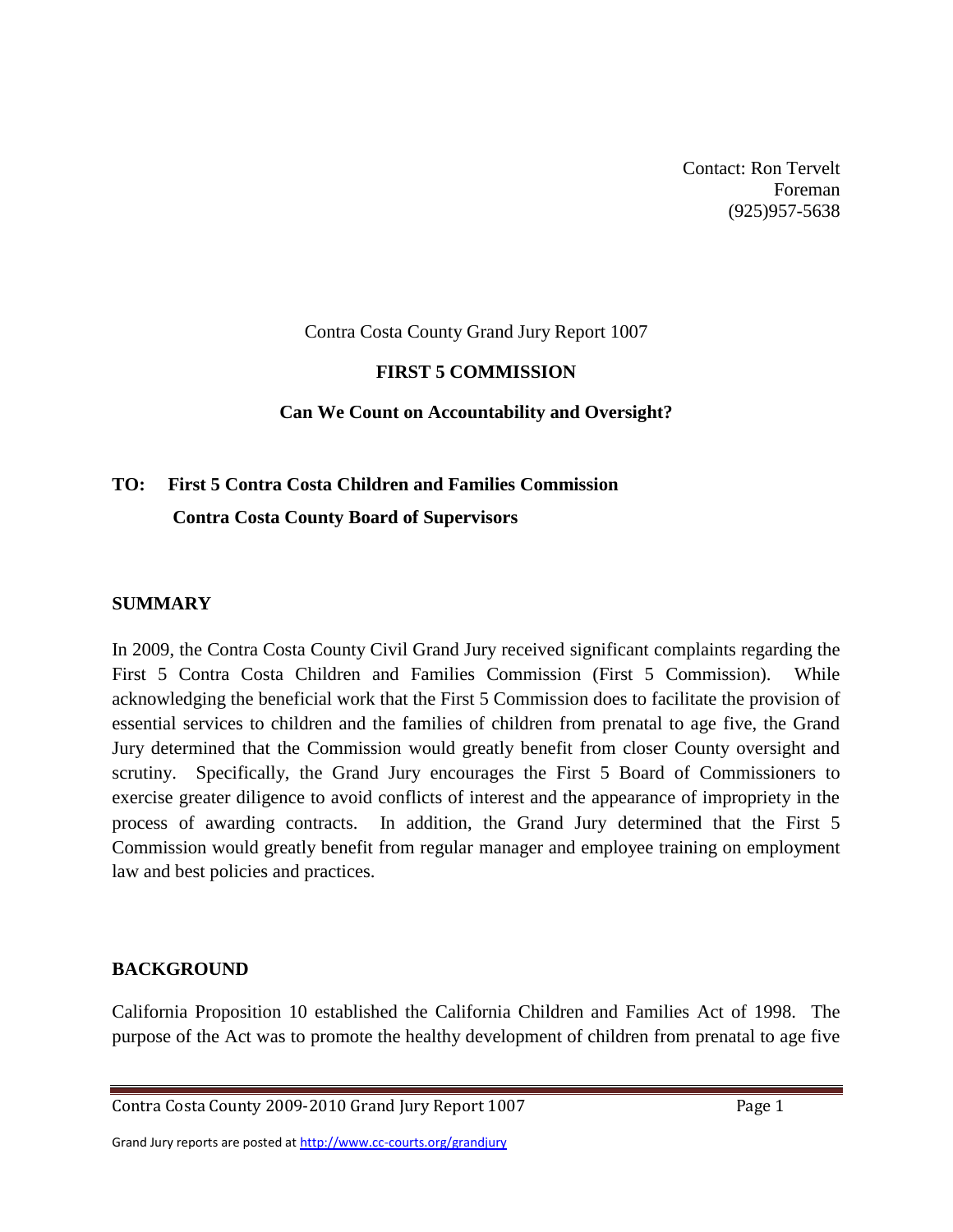and to ensure their readiness to enter school. The Act established the California Children and Families Program. The Program is funded by a tax on tobacco products. The Act requires participating counties to establish local county commissions that allocate the Program funds to local service providers. The Act further requires that the county commission adopt a Strategic Plan for the support and improvement of early childhood development. The Strategic Plan is to be reviewed annually.

Contra Costa County Ordinance Code Chapter 26-14 established the County's First 5 Commission to implement the provisions of Proposition 10. The Commission is composed of nine commissioners and nine alternates, all appointed by the County Board of Supervisors. The Commission's by-laws regarding Board membership require that:

- One commissioner shall be a member of the Board of Supervisors.
- Three commissioners shall be appointed from among persons responsible for management of certain County functions (i.e., children's services, public health services, behavioral health services, social services and substance abuse prevention and treatment services).
- The remaining five commissioners shall be appointed from:
	- o recipients of services
	- o educators specializing in early childhood development
	- o representatives of a local child care resource, referral agency or coordinating group
	- o representatives of a local organization for prevention or early intervention for families at risk
	- o representatives of community based organizations that have the goal of promoting and nurturing early childhood development
	- o representatives of local school districts

Pursuant to California Government Code Section 1091.3, California Government Code Section 1090 (which generally covers government employees' conflict of interest requirements) is partially inapplicable to the First 5 Commission. A First 5 commissioner can legally have a

Contra Costa County 2009-2010 Grand Jury Report 1007 Page 2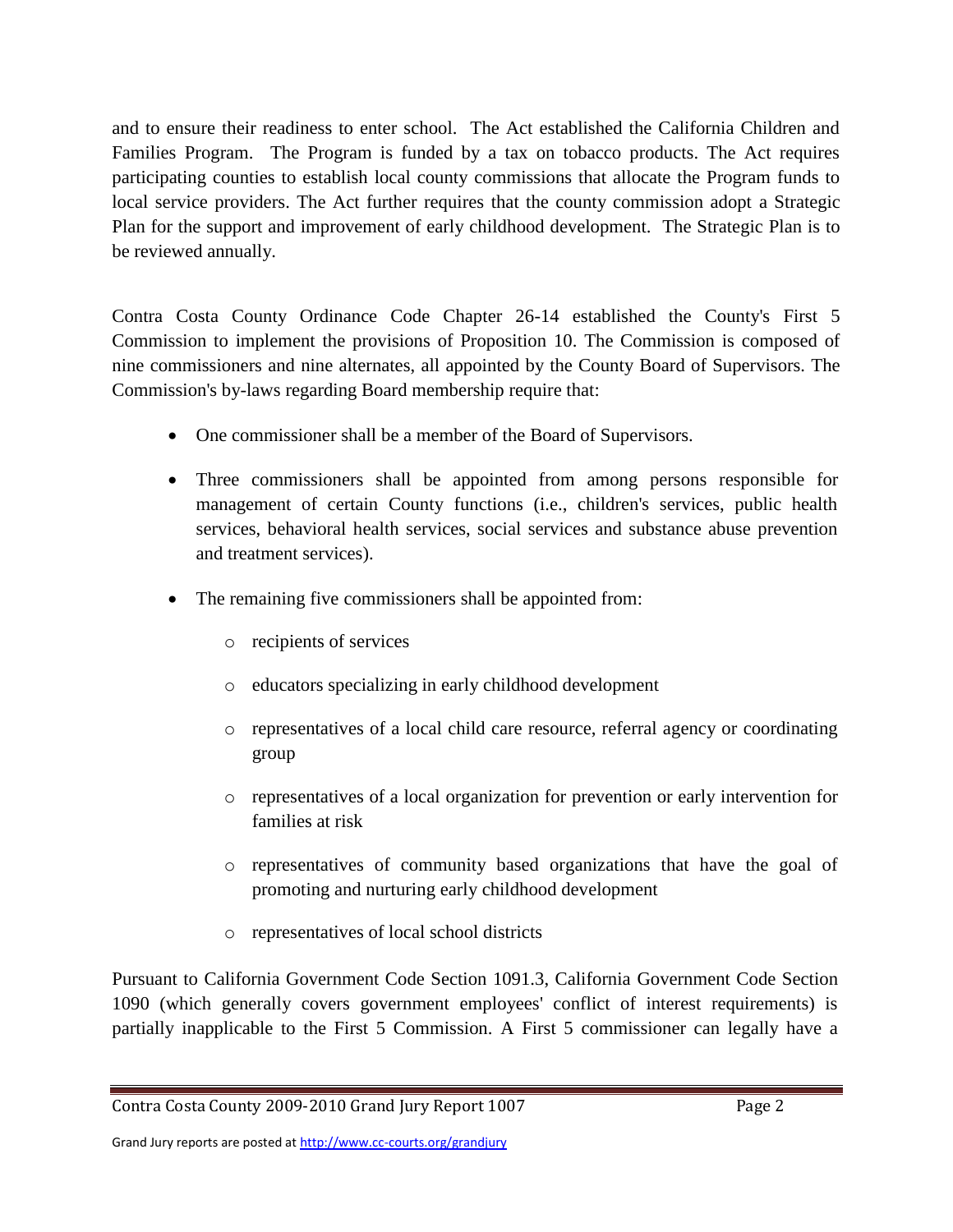significant financial interest in a provider contract. A Commissioner who has a financial interest in the awarding of a contract is required to disclose the interest and recuse him or herself from the vote. He or she is not required, however, to abstain from the discussion or to leave the room during the vote.

The First 5 Commission Strategic Plan is required to include recommendations to address:

- Areas of critical need
- Best and promising practices
- Goals and objectives
- Key strategies for implementing the plan

The Strategic Plan is to be written in consultation with:

- Community-based organizations
- Parents
- Professionals from government
- Private non-profit agencies
- Private business and academia

In fiscal year 2008-2009, the Commission had an annual budget of \$15,200,000, a Sustainability Fund of \$32,600,000, and a Special Reserve Fund of \$5,200,000. The Commission has a staff of 23 employees.

Complaints received by the 2009-2010 Grand Jury regarding the First 5 Commission alleged Board of Commissioners' self-dealing, conflicts of interest, misappropriation of funds in the awarding of contracts, general dereliction of fiduciary duties, and unethical conduct. In addition, complaints alleged illegal or inappropriate employment practices, including discrimination, manager bias and favoritism, sexual harassment and the cover-up of such behavior. Due to the number and nature of the complaints, the Grand Jury conducted an investigation.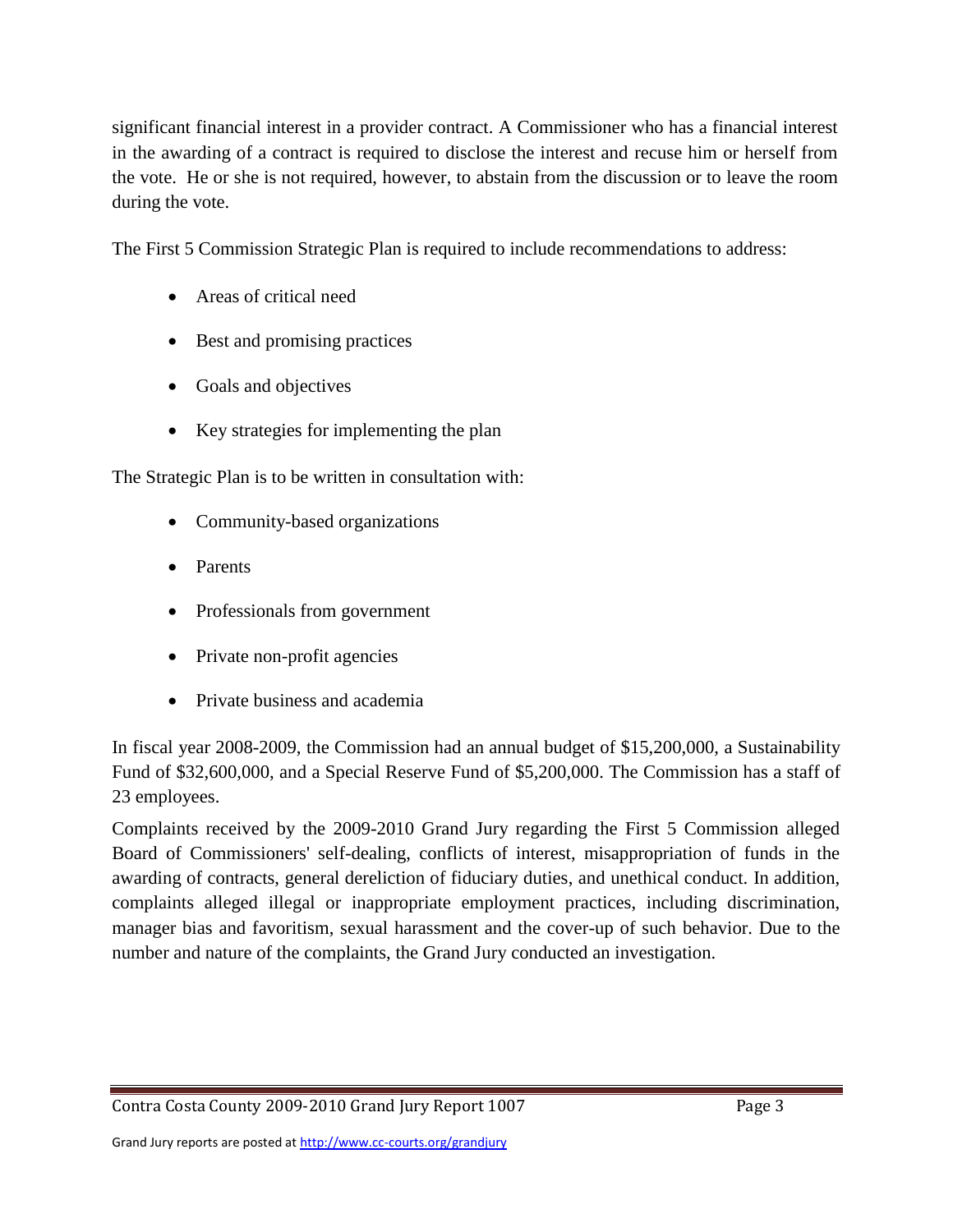# **METHODOLOGY**

The Grand Jury interviewed First 5 Commissioners, employees and County personnel. Grand jurors attended a Commission meeting. The Grand Jury reviewed First 5 governing documents, including By-laws and Procedures, Conflict of Interest Code, Employee Handbook, Financial Statement, and Strategic Plan. In addition, the Grand Jury reviewed State statutes and County ordinances pertinent to the First 5 Commission. Finally, the Grand Jury researched policies, procedures and best practices of First 5 Commissions in other counties.

# **FINDINGS**

- 1. The First 5 Commission of Contra Costa County is an independent, stand alone, decisionmaking agency, fully State funded and established by County ordinance. The Commission is neither a County department nor a Special District.
- 2. The Commission's funds are received from the State and disbursed through the County Treasurer's office.
- 3. The Commission's Sustainability and Special Reserve Funds are invested under the management of the County Treasurer.
- 4. The Commission's payroll is processed by the County and employees participate in the County's health and retirement benefit programs.
- 5. Grand Jury research revealed that, unlike First 5 Contra Costa, more than half of the First 5 Commissions in California operate as units of county government.
- 6. The Commission utilizes multiple contracts to meet its goals. Some of these contracts are awarded as a result of a Request for Proposal (RFP) process. An examination of the RFP documents and procedures revealed the process to be efficient and effective.
- 7. Since Commissioners who have a financial interest in a contract are allowed to be present during the discussion and vote on the contract, there is potential for improper or undue influence of Commissioners.
- 8. The Commission's Executive Committee meets monthly with the Executive Director. It is comprised of four members, two of whom are employed by agencies that receive significant funds from First 5 Contra Costa.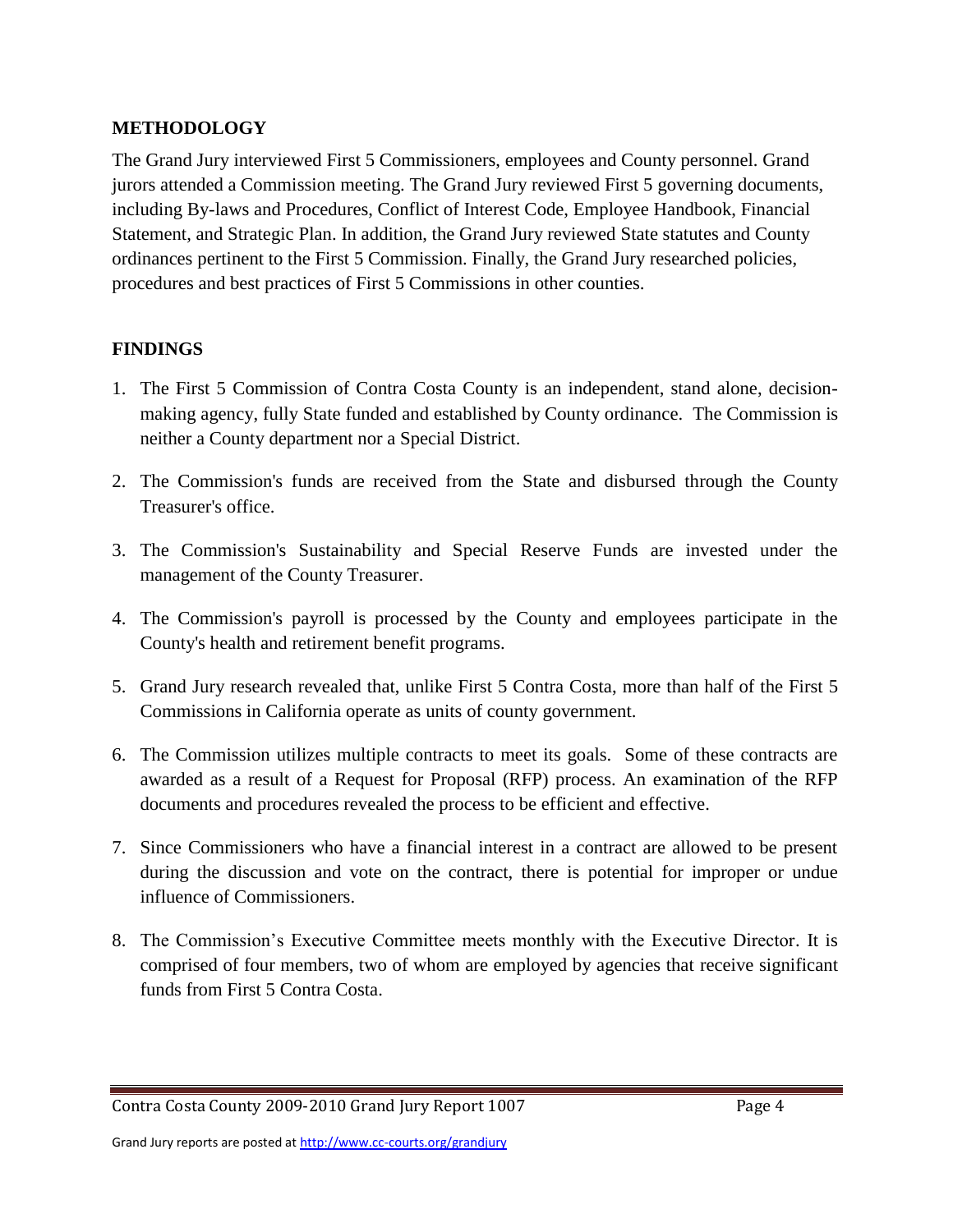- 9. The Grand Jury investigation revealed that neither employees nor management clearly understand the First 5 Commission's policies and procedures related to employee complaints and grievances as well as other provisions specified in the Employee Handbook.
- 10. The Grand Jury investigation revealed that neither employees nor management receive regular, appropriate training regarding best or preferred employment practices.
- 11. There is no requirement that the First 5 Commission change auditors from time to time. However to enhance accountability it is prudent that the audit firm be changed periodically. First 5 has engaged the same independent auditor for more than five years.

### **CONCLUSIONS**

The Grand Jury commends the First 5 Commission for the beneficial work it has done to provide essential services to children and the families of children from pre-natal to age five. The Grand Jury concludes the Commission would greatly benefit from closer County oversight and regular employee training. By following the Grand Jury's recommendations, the Commission can engender even greater confidence in its role in the community.

### **RECOMMENDATIONS**

- 1. The Board of Supervisors shall appoint commissioners not affiliated with agencies most likely to be awarded significant funding, thereby minimizing perceptions of impropriety.
- 2. First 5 Commissioners having financial interests in contracts before the Board of Commissioners shall recuse and physically remove themselves from meetings while the contracts are being considered.
- 3. First 5 Commission shall select a new independent auditor through a competitive bid process.
- 4. First 5 Commission shall provide annual training to all employees on Employee Handbook procedures and provisions.
- 5. The Board of Supervisors shall pursue inclusion of the First 5 Commission as a unit of County government.